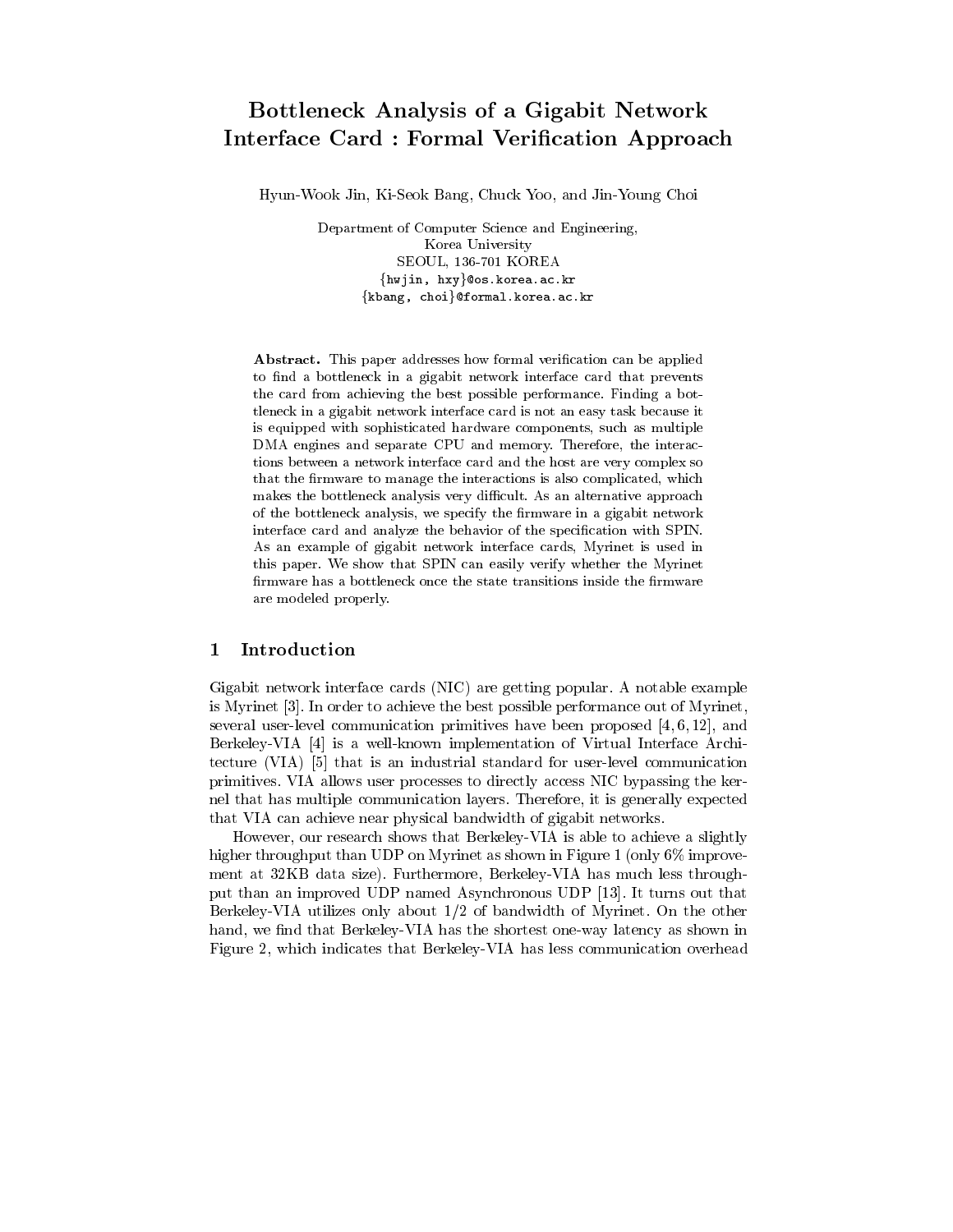than UDP and Asynchronous UDP. So a question is why Berkeley-VIA has a very low overhead but is not able to achieve the best possible throughput. Our goal is to find the performance bottleneck.

The firmware of Myrinet NIC needs to be analyzed to see where the bottleneck is. Because Myrinet NIC has three DMA engines and separate memory and CPU, the firmware itself is very complicated. Therefore, the analysis of the firmware is not an easy task. Also the interaction between the firmware and the host is very complex so that the firmware analysis becomes even more complicated.

This paper attempts an alternative approach. In order to analyze the firmware of Myrinet NIC, we first build state transition diagrams to model the firmware. Second, we translate the state transition diagrams into specifications written in PROMELA (PROcess MEta LAnguage) [7]. Third, we derive verication for mulas. Then the formulas are verified with SPIN [8].

Specically, we analyze Lanai Control Program (LCP) and Myrinet Control Program (MCP), where LCP is the firmware for Berkeley-VIA and MCP is the firmware for traditional protocols, such as UDP and TCP. Since our goal is to find a performance bottleneck, we focus on how well DMA engines of Myrinet NIC are utilized because the utilization of DMA engines determines the throughput.

This paper is organized as follows. Section 2 describes the hardware components in Myrinet NIC. Section 3 models LCP and MCP. We construct state transition diagrams and specify them with PROMELA. LCP and MCP are analyzed in Section 4 with SPIN. Finally, Section 5 concludes the paper.

#### 2Myrinet Network Interface Card

Myrinet is a gigabit Local Area Network (LAN). Many researches apply Myrinet to clustering systems or storage area networks [1, 2]. In this section, we describe the hardware components of Myrinet NIC based on LANai-4 [10].

Myrinet NIC consists of a RISC processor named LANai, Static Random Access Memory (SRAM), and three DMA engines (i.e. EBUS-LBUS, send-DMA, and receive-DMA engines) as shown in Figure 3. LANai executes the firmware, and SRAM stores the data for sending or receiving. Each DMA engine works as follows.

The EBUS-LBUS DMA engine is responsible for the data movement between the main memory and the SRAM. The firmware initializes the EBUS-LBUS DMA by setting the DMA direction register (DMA DIR), main memory address register (EAR), SRAM address register (LAR), and DMA counter register (DMA CTR). The DMA DIR register indicates that the DMA operation moves data whether from main memory to SRAM or vice versa. The EAR and LAR registers point the start of main memory buffer and SRAM buffer, respectively. The DMA\_CTR register contains the number of bytes for DMA. In the case of sending, the data in the area indicated by the EAR register is moved to the buffer indicated by the LAR register as many as the value of  $\text{DMA\_CTR}$  register, which is the same in the case of receiving excepting the data moving direction.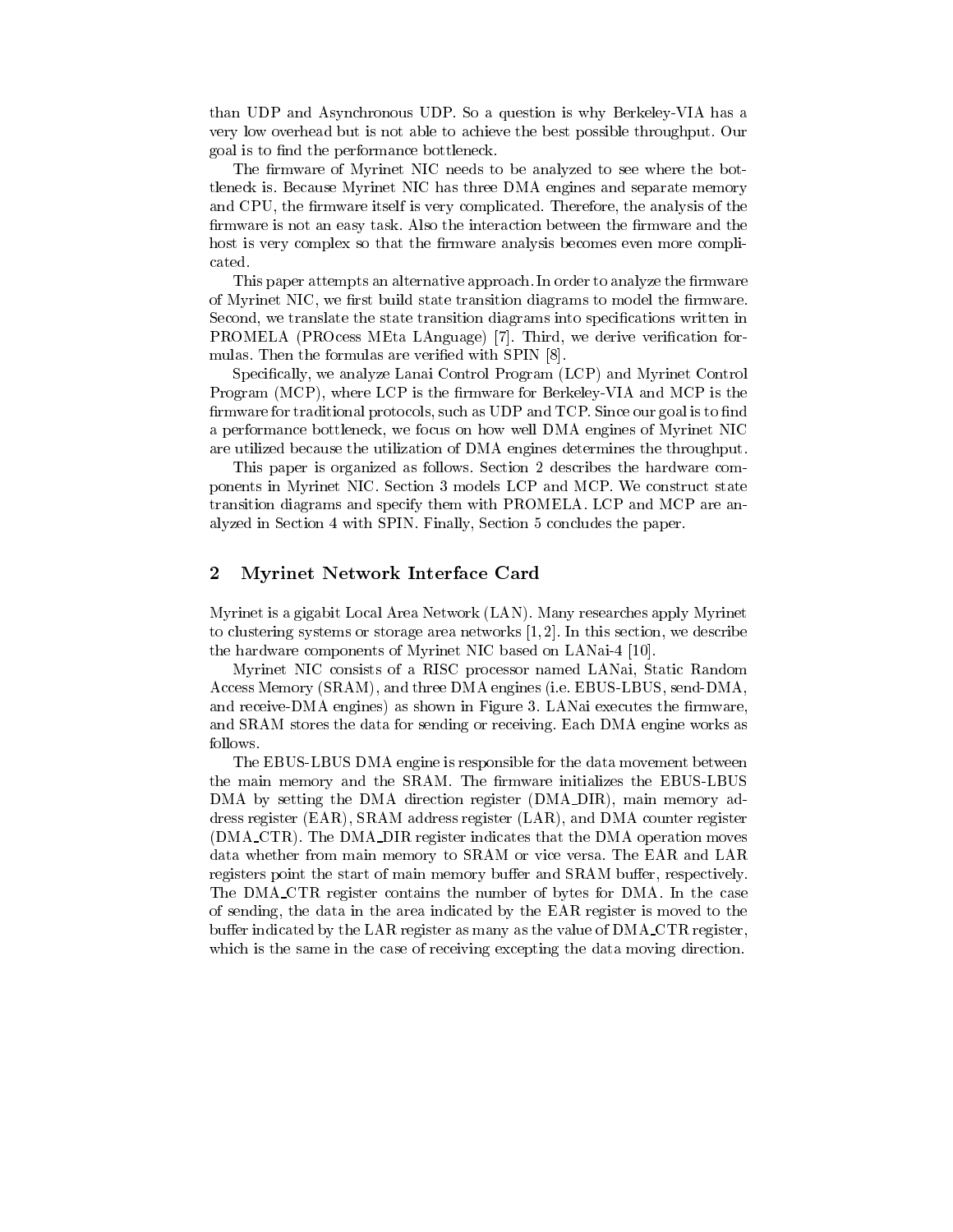The send-DMA engine moves the data in SRAM to the Myrinet physical network. The firmware sets the sending memory pointer register (SMP) and sending memory limit register (SML). The SMP register specifies the beginning of the SRAM buffer to send-DMA, and the SML register indicates the end of the buffer.

The receive-DMA engine receives a data from Myrinet LAN into the SRAM. The registers of receive-DMA engine are receiving memory pointer register (RMP) and receiving memory limit register (RML). The registers have the same role as the registers of send-DMA engine excepting the registers specify the receiving buffer.

The firmware initiates the DMA operations by setting the proper registers of each DMA engine and notices the completion of corresponding DMA operation via the 32-bit Interrupt Status Register (ISR) on LANai processor. Each bit of ISR indicates a specic hardware event. The bit number 4 (dma int bit) is set when an EBUS-LBUS DMA operation is completed. The bit number 3 (send int bit) and 1 (recv int bit) are set when a send-DMA and receive-DMA are completed, respectively. We refer the details of Myrinet NIC to [2].

#### 3Modeling of Firmware

This Section performs the modeling of LCP and MCP based on their source codes. We construct the state transition diagrams for concerned modules and specify them with PROMELA.

## 3.1 Lanai Control Program

LCP is the firmware for Berkeley-VIA. LCP consists of four modules: hostDma,  $\rm{lcpTx}, \rm{lcpRx}, \rm{and} \rm{main}$ . Figures 4, 5, and 6 show the state transition diagrams of former three modules.

The hostDma module is responsible for EBUS-LBUS DMA. The initial sate of the hostDma module is HostDmaIdle. The lcpTx and lcpRx modules invoke the method of the hostDma module. Then, the hostDma module initializes the EBUS-LBUS DMA operation, and its state moves to HostDmaBusy. When the EBUS-LBUS DMA operation is done (i.e. dma int bit of ISR is set), the state of the hostDma module moves from HostDmaBusy to HostDmaIdle, and the method returns to its invoker.

The lcpTx module sends a data. The initial state is LcpTxIdle and moves to the LpcTxGotASend state when there is a data to send. Then, the lcpTx module invokes the method of the hostDma module moving to LcpTxHostDma. After the return of the invoked method, the state of the lcpTx module moves to LcpTxSendDma. In this state, the lcpTx module initializes the send-DMA operation and is waiting the completion of send-DMA. If a data is received from the network during the send-DMA operation, the lcpTx module invokes the method of the lcpRx module and moves to the LcpTxInvokeRx state. When the  $\text{lcpRx}$  module has received a data completely, its method returns to the  $\text{lcpTx}$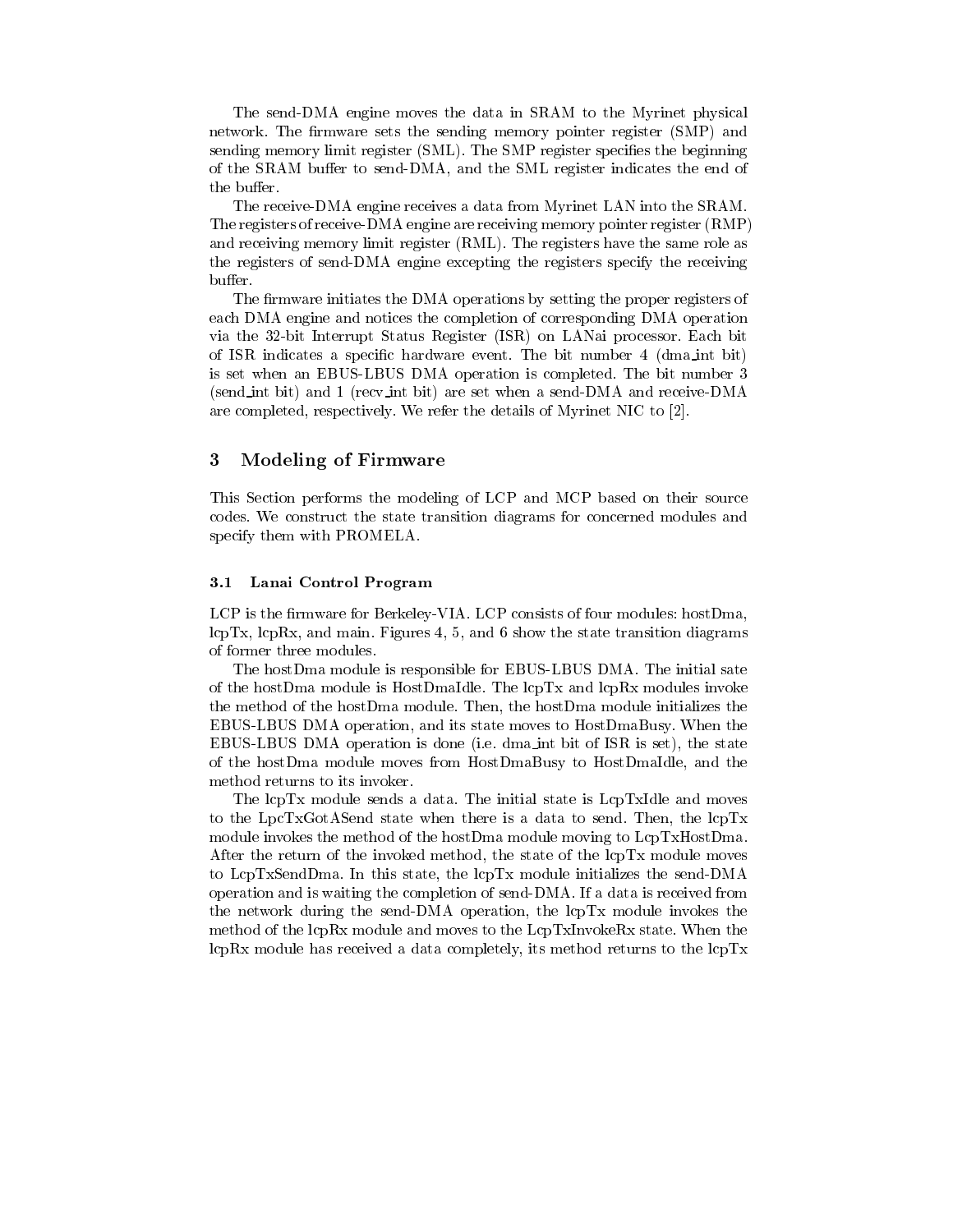module, and the state of the lcpTx module moves to LcpTxSendDma again. The LcpTxSendDma state can be changed to LcpTxIdle when the send-DMA is done (i.e. send int bit of ISR is set).

The lcpRx module is responsible for receiving a data. The initial state is LcpRxReady that initializes a receive-DMA operation beforehand because it is hard to know when a data gets in. When a data is received from the network to Myrinet NIC (i.e. recv\_int bit of ISR is set), the state moves to  $LcpRxGotAR$ eceive, and the lcpRx module invokes the method of the hostDma module moving its state to LcpRxHostDma. After the method of the hostDma module returns, the lcpRx module changes its sate from LcpRxHostDma to LcpRxReady and reinitializes the receive-DMA operation.

The main module invokes the methods of the lcpTx and lcpRx modules when there is a data to send or receive, respectively. Note that the entry point (gray ellipses of Figures 4, 5, and 6) of the hostDma,  $\text{lcpTx}$ , and  $\text{lcpRx}$  modules is the initial state of each module. We will discuss more about the entry point in Section 3.2.

We specify the modules as processes in PROMELA. All invocations between modules are performed in a synchronous manner. Therefore, we implement the invocation by using two rendezvous communication channel for each process. One is the channel to pass an argument, and the other returns a return value. An event is passed as an argument or return value via the rendezvous channels. In addition, we specify ISR bits that notify the completion of DMA operations. Figures 7 and 8 show the part of the specification written in PROMELA, which are the hostDma and lcpTx modules.

#### 3.2Myrinet Control Program

MCP is included in Myrinet Software package [11] that contains a device driver and firmware (i.e. MCP). While Berkeley-VIA supports only VIA protocol, Myrinet Software does  $TCP/IP$  protocol suite. MCP consists of five modules: hostSend, netSend, hostReceive, netReceive, and main. The hostSend and net-Send modules are responsible for sending. The hostSend module moves a data from main memory to SRAM, and the netSend module sends a data in SRAM to the network. On the other hand, the receiving of data is performed by the hostReceive and netReceive modules. The netReceive module receives a data from the network to SRAM. The hostReceive module moves the received data to the main memory. The state transition diagrams of four modules are shown in Figures 9, 10, 11, and 12. The main module invokes the methods of the former four modules according to the event occurred.

The initial state of the hostSend module is HostSendIdle. The state is moves to HostSendGotASend when there is a data to send. Then, the hostSend module checks some conditions. If there is no buffer available in SRAM, the state becomes HostSendFull and returns to the main module. Otherwise, the host-Send module examines whether the EBUS-LBUS DMA engine is occupied by the hostReceive module. If the EBUS-LBUS DMA engine is idle, then the state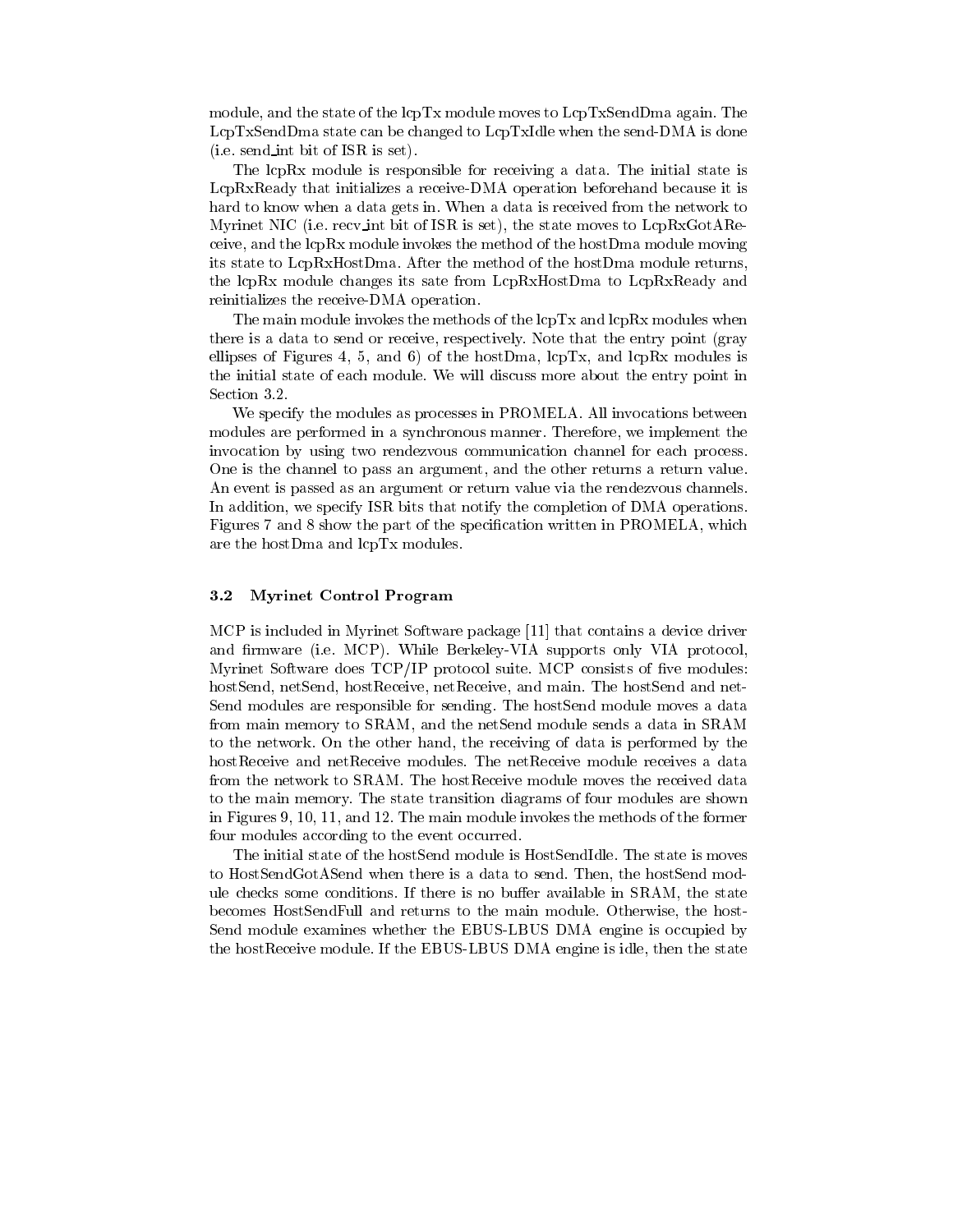moves to HostSendDma initializing an EBUS-LBUS DMA operation and returns to the main module without a waiting for the completion of the DMA. If the EBUS-LBUS DMA engine is occupied by the hostReceive module, the state moves to HostSendDmaBusy and returns to the main module. In the case of reaching the HostSendFull state, the state transition is performed when the netSend module consumes a data in SRAM. The state transition from HostSend-DmaBusy is occurred after the completion of EBUS-LBUS DMA performed by the hostReceive module. When the state is HostSendDma, the hostSend module moves its state to the initial state after the completion of EBUS-LBUS DMA (i.e. dma int bit of ISR is set).

The initial state of the netSend module is NetSendIdle. If there is a data moved from main memory to SRAM by the hostSend module, the method of the netSend module is invoked moving its state to NetSendBusy. The netSend module in NetSendBusy initializes the send-DMA operation, then the method returns. When the send-DMA operation is completed (i.e. send int bit of ISR is set), the state is changed to NetSendIdle.

The hostReceive module starts from HostReceiveIdle. If there is a data received from the network to SRAM by the netReceive module, the state moves to HostReceiveGotAReceive. Then, like the hostSend module, the hostReceive module checks whether the other party uses the EBUS-LBUS DMA engine or not. If the EBUS-LBUS DMA engine is occupied by the hostSend module, the state moves to HostSendDmaBusy. Otherwise, the state is changed to HostReceiveDma, and the module initializes EBUS-LBUS DMA. In both case, after the state transition, the method returns to the main module. The state transition is performed from HostReceiveDmaBusy to HostReceiveDma when the hostSend module releases the EBUS-LBUS DMA engine. The state moves from HostReceiveDma to HostReceiveIdle, after the completion of the EBUS-LBUS DMA operation (i.e. dma int bit of ISR is set).

The initial state of the netReceive module is NetReceiveDma that is the same state with LcpRxReady of LCP. When the receive-DMA is done (i.e. recv\_int bit of ISR is set), the state moves to NetReceiveDmaDone that checks whether the receiving buffer in  $SRAM$  is available for the next receiving. If it is available, the state is returns to the initial state; else, the state is changed to NetReceive-Full. The netReceive module can escape from the NetReceiveFull state when the hostReceive module consumes a data in SRAM.

Comparing with modules of LCP, the notable difference is that each module of MCP has plural entry points. This means that the method of each module is invoked from an entry point and returns when it reaches to another entry point without waiting for the next event. Therefore, the method invoked in the next time starts from the state in which the method returns right before. On the other hand, in the case of LCP, a method is invoked when the module is in the initial sate and returns only when it backs to the initial state.

Like LCP, we implement an invocation by using two rendezvous communication channel of PROMELA. The events are stored in the channel named Events. The main module gets an events from the Events channel and invokes the cor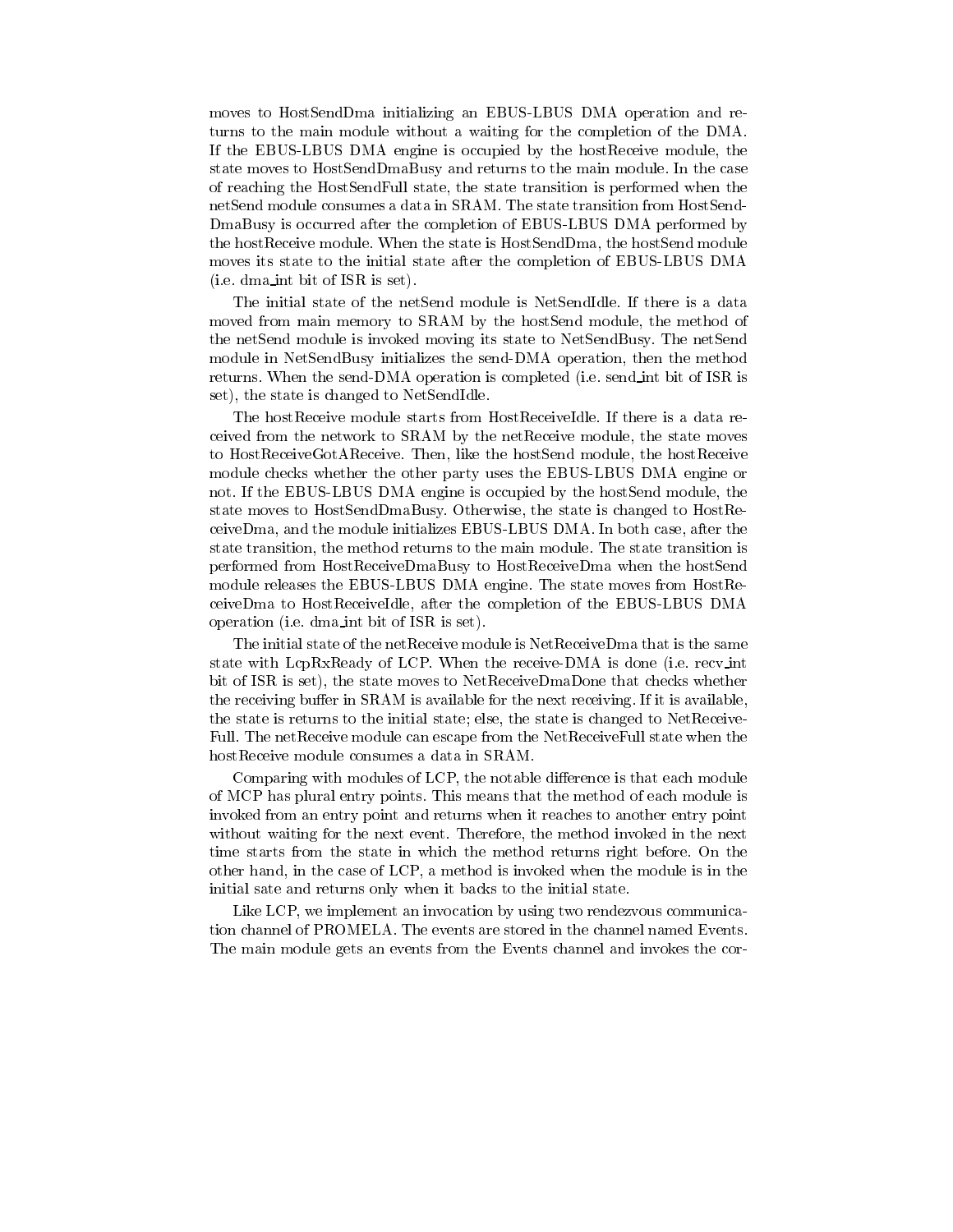respond method. Figures 13 and 14 show the part of the specication written in PROMELA, which are the hostSend and netSend modules.

#### 4Comparison of Firmware

This section analyzes the behaviors of LCP and MCP from the viewpoint of throughput. The key factor that determines the throughput of NIC is how well the DMA engines are utilized. The maximum throughput can be achieved when the EBUS-LBUS DMA engine performs in parallel with the send-DMA and receive-DMA engine.

For example, let  $\text{DMA}_{\text{EBUS}-\text{LBUS}}$  be the throughput of the EBUS-LBUS DMA and DMA<sub>send</sub> be the throughput of the send-DMA. DMA $_{EBUS-LBUS}$  is determined by the bandwidth of the I/O bus (e.g. PCI) that connects the main memory and SRAM of NIC. On the other hand,  $\rm DMA_{send}$  is determined by the network physical media. When DMA engines perform in parallel, the throughput is evaluated as follows:

```
Throughput = MIN(DMA_{EBUS-LBUS}, DMA_{send})
```
However, if DMA engines perform sequentially, the throughput is limited as follows:

 $Throughput = DMA_{EBUS-LBUS}/(1 + DMA_{EBUS-LBUS}/DMA_{send})$ 

If  $DMA<sub>EBUS-LBUS</sub>$  and  $DMA<sub>send</sub>$  are the same, the throughput achieved is reduced to  $1/2$  of DMA<sub>EBUS-LBUS</sub>. The next step of the analysis is to derive verification formulas. Because the verification formulas need to reflect the utilization of DMA engines, we use the following formulas written in LTL [9]:

A.  $\circ$  (LTIR && HDB && ! LTHD)

Can the lcpTx module initiate send-DMA while the hostDma module is using EBUS-LBUS DMA that moves data from main memory to SRAM?

B.  $\circ$  (LRR && HDB && ! LRHD)

Can the lcpRx module initiate receive-DMA while the hostDma module is using EBUS-LBUS DMA that moves data from SRAM to main memory?

- $\mathbf{L}$  is the state of lepts. It is  $\mathbf{L}$  is large  $\mathbf{L}$
- $\mathbf{L}$  is the state of lepth is Leptha. In Leptha.
- $\mathbf{L}$  is the state of lepton is  $\mathbf{L}$  is  $\mathbf{L}$
- $\mathbf{L}$  and  $\mathbf{L}$  is the state of leppens is Leppens in  $\mathbf{L}$
- { HDB : The state of hostDma is HostDmaBusy.

## 2. MCP

A.  $\diamond$  (HSD && NSB)

Can the netSend module initiate send-DMA while the hostSend module occupies the EBUS-LBUS DMA engine?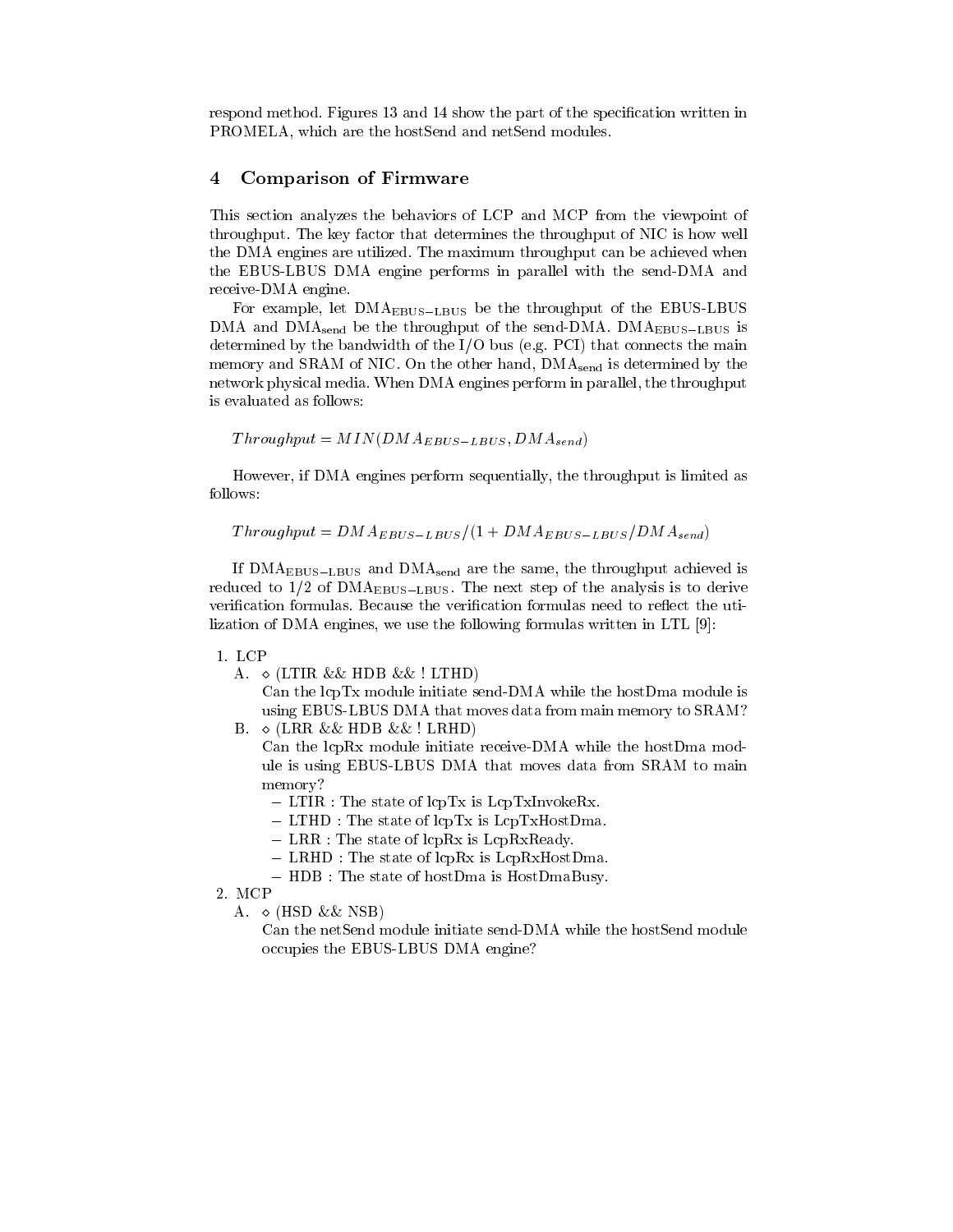# $B \sim (HRD \&\& NRD)$

Can the netReceive module initiate receive-DMA while the hostReceive module occupies EBUS-LBUS DMA engine?

- { HSD : The state of hostSend is HostSendDma.
- { NSB : The state of netSend is NetSendBusy.
- { HRD : The state of hostReceive is HostReceiveDma.
- { NRD : The state of netReceive is NetReceiveDma.

If DMA engines perform in parallel, each verication formulas should result in "True". When we run SPIN with the above formulas, the verification formulas of MCP are "True". However, the formulas for LCP result in "False". That is, LCP cannot perform the send-DMA during the EBUS-LBUS DMA that moves data from main memory to SRAM (formula 1-A). Also LCP cannot perform the receive-DMA as well during the EBUS-LBUS DMA that moves data from SRAM to main memory (formula 1-B). This result explains why the performance of Berkeley-VIA is limited. The simulation results also show that LCP performs DMA sequentially but MCP performs DMA in parallel. We have run random and interactive simulations and confirmed the same results.

In addition, we verify the correctness that only one module should occupy the EBUS-LBUS DMA engine at a time. The EBUS-LBUS DMA engine moves data not only from main memory to SRAM for sending, but also from SRAM to main memory for receiving. Therefore, a module should wait until the DMA engine becomes idle, if the other module already occupies the DMA engine. The formulas used are as follows:

 $\parallel$  ! (LTHD && LRHD)

The lcpTx module cannot use the EBUS-LBUS DMA engine during the lcpRx module occupies it.

2. MCP

 $\parallel$  ! (HSD && HRD)

The hostSend module cannot use the EBUS-LBUS DMA engine during the hostReceive module occupies it.

The verification results show that both LCP and MCP satisfy the above correctness property.

# Conclusions

This paper investigates the bottleneck of the Myrinet firmware. Specifically, we model LCP and MCP with state transition daigrams and translate them into specifications written in PROMELA. Then the verification formulas are derived, and they are verified with SPIN. The verification result shows that LCP serializes the operations of DMA engines, which leads to the low throughput of Berkeley-VIA. On the other hand, MCP fully utilizes three DMA engines. It means that the internal structure of MCP is more elaborative than that of LCP. In other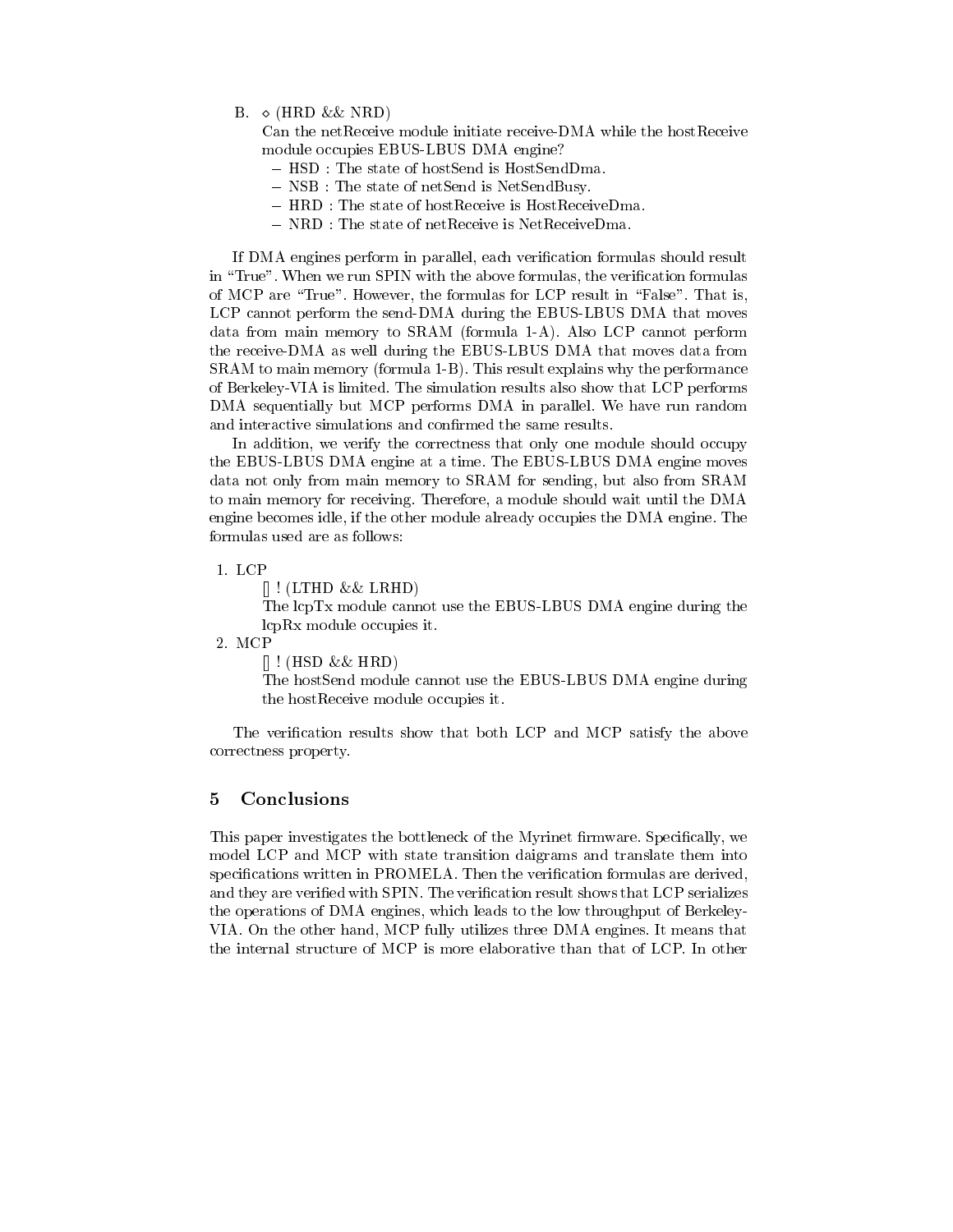words, the modules of MCP have multiple entry points, while each module of LCP has only one entry point. The multiple entry points make MCP perform DMA engines in parallel.

In addition, we verify the correctness of the firmware that a module does not initialize the EBUS-LBUS DMA while another module occupies the EBUS-LBUS DMA engine. The verification results show that both LCP and MCP satisfy the correctness property.

In summary, this paper demonstrates that the bottleneck analysis of a gigabit network interface card can be done effectively with the formal verification approach. It also shows that SPIN is an excellent tool for modeling and analysis of the firmware running on a gigabit NIC. The firmware of gigabit NIC consists of many event handlers that perform independently with other handlers, and SPIN is suitable for the model checking of the dynamic firmware.

# References

- 1. D. Anderson, J. Chase, S. Gadde, A. Gallatin, K. Yocum, and M. Feeley, \Cheating the I/O Bottleneck: Network Storage with Trapeze/Myrinet," Proceedings of the 1998 USENIX Technical Conference, June 1998.
- 2. T. E. Anderson, D. E. Culler, D. A. Patterson, and the NOW Team, \A Case for Networks of Workstations: NOW," IEEE Micro, February 1995.
- 3. N. J. Boden, D. Cohen, R. E. Felderman, A. E. Kulawik, C. L. Seitz, J. N. Seizovic, and W. -K. Su, "Myrinet - A Gigabit-per-Second Local-Area Network," IEEE-Micro, Vol. 15, No. 1, pp. 29-36, February 1995.
- 4. P. Buonadonna, A. Geweke, and D. Culler, "An Implementation and Analysis of the Virtual Interface Architecture," Proceedings of SC'98, November 1998.
- 5. D. Dunning, G. Regnier, G. McAlpine, D. Cameron, B. Shubert, A. M. Berry, E. Gronke, and C. Dodd, "The Virtual Interface Architecture,"IEEE Micro, Vol. 8, pp. 66-76, March-April 1998.
- 6. T. V. Eicken, A. Basu, V. Buch, and W. Vogels, \U-Net: A User-Level Network Interface for Parallel and Distributed Computing," Proceedings of 15th ACM SOSP, pp. 40-53, December 1995.
- 7. G. J. Holzmann, Design and Validation of Computer Protocols, Prentice Hall, 1991.
- 8. G. J. Holzmann, "The Model Checker SPIN," IEEE Transactions on Software Engineering, May 1997.
- 9. Z. Manna, A. Pnueli, The Temporal Logic of Reactive and Concurrent Systems, Springer-Verlag, 1992.
- 10. Myricom Inc., LANai 4, http://www.myri.com, February 1999.
- 11. Myricom Inc., Myrinet User's Guide, http://www.myri.com, 1996.
- 12. L. Prylli and B. Tourancheau, "BIP: a new protocol designed for high performance networking on myrinet," Proceedings of IPPS/SPDP98, 1998.
- 13. C. Yoo, H. -W. Jin, and S. -C. Kwon, "Asynchronous UDP," IEICE Transactions on Communications, Vol.E84-B, No.12, December 2001.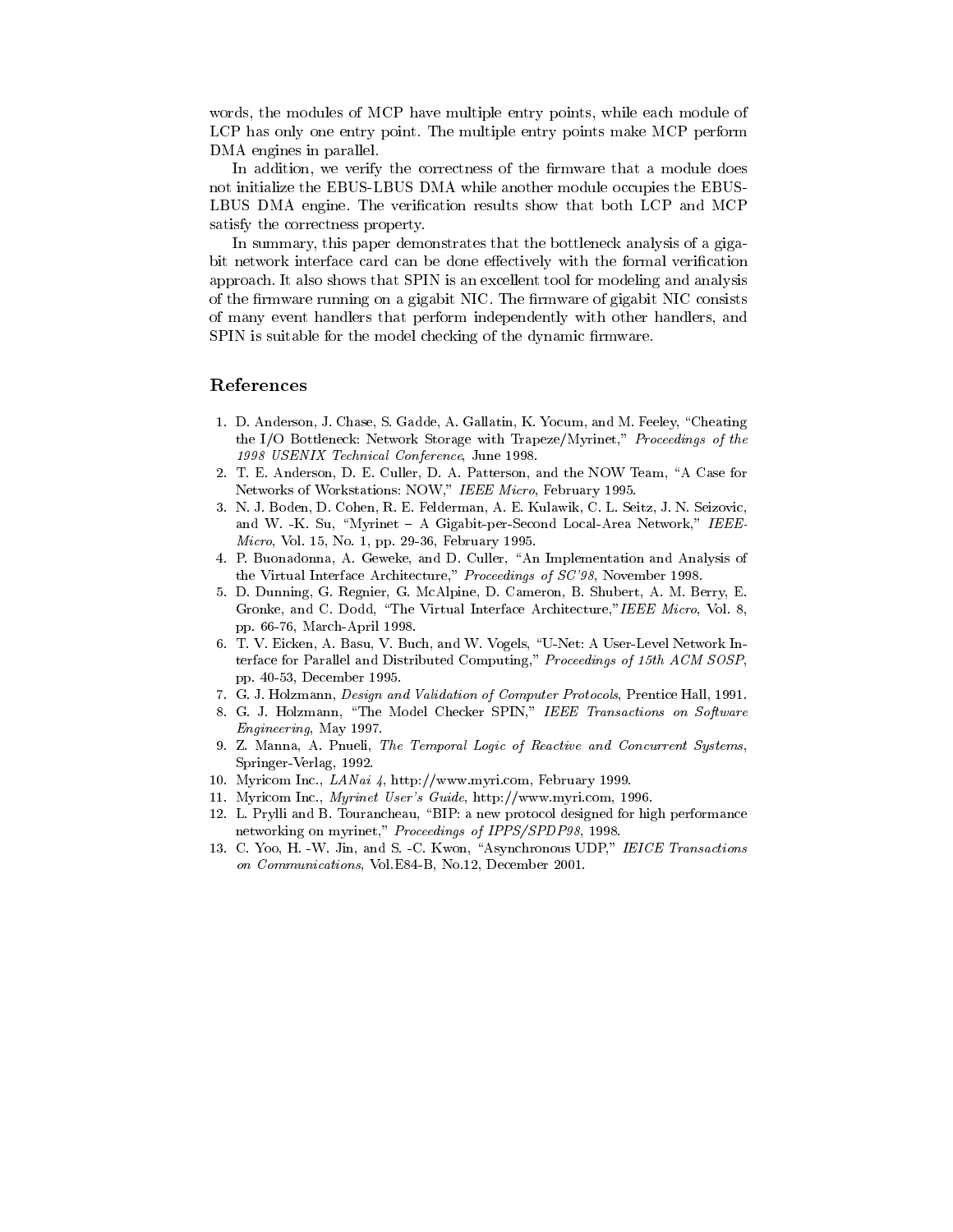

Fig. 1. Throughput comparison of Asynchronous UDP, Berkeley-VIA, and UDP



Fig. 2. One-way latency comparison of Asynchronous UDP, Berkeley-VIA, and UDP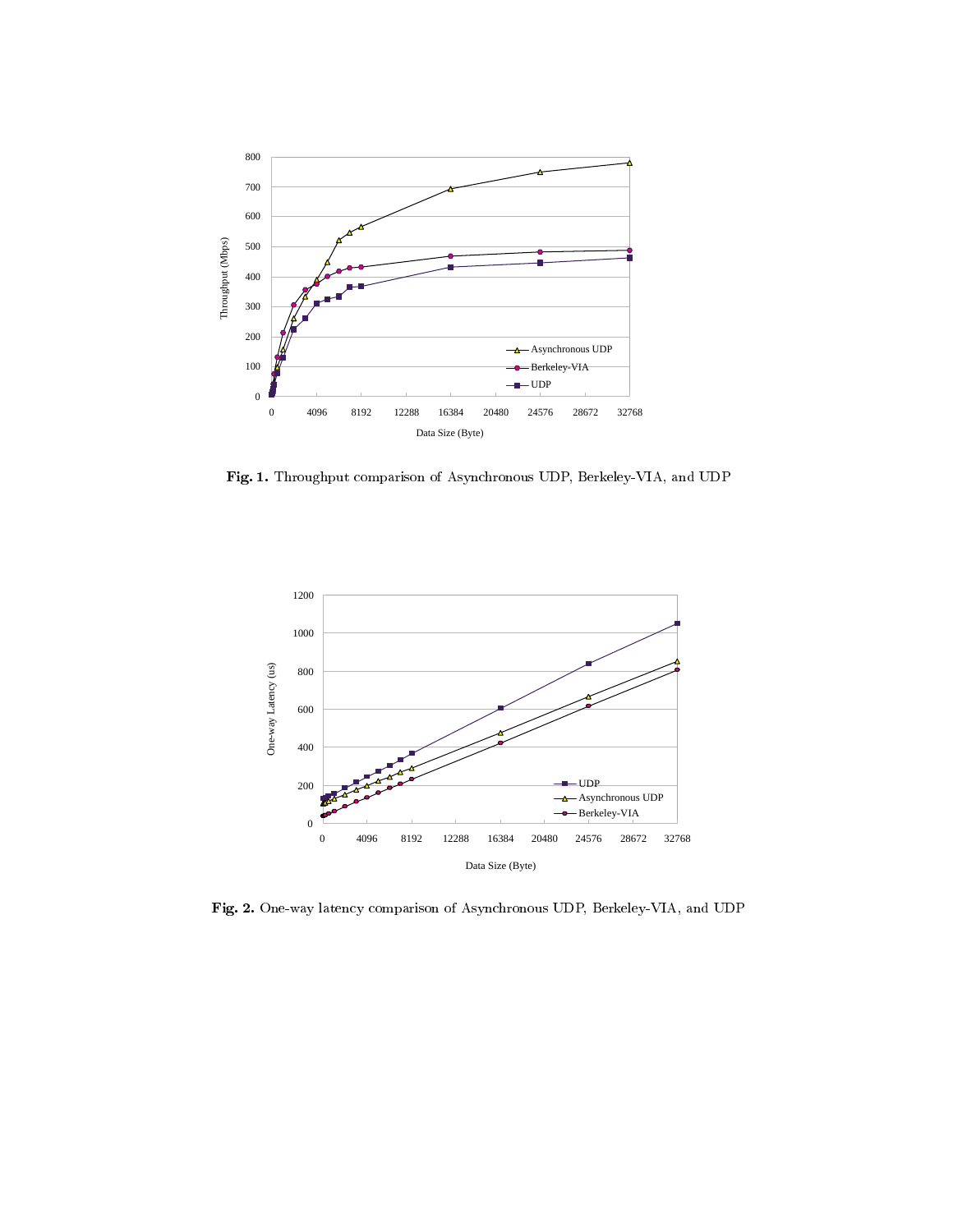

Fig. 3. Hardware feature of Myrinet NIC



Fig. 4. State transition diagram of the hostDma module



Fig. 5. State transition diagram of the lcpTx module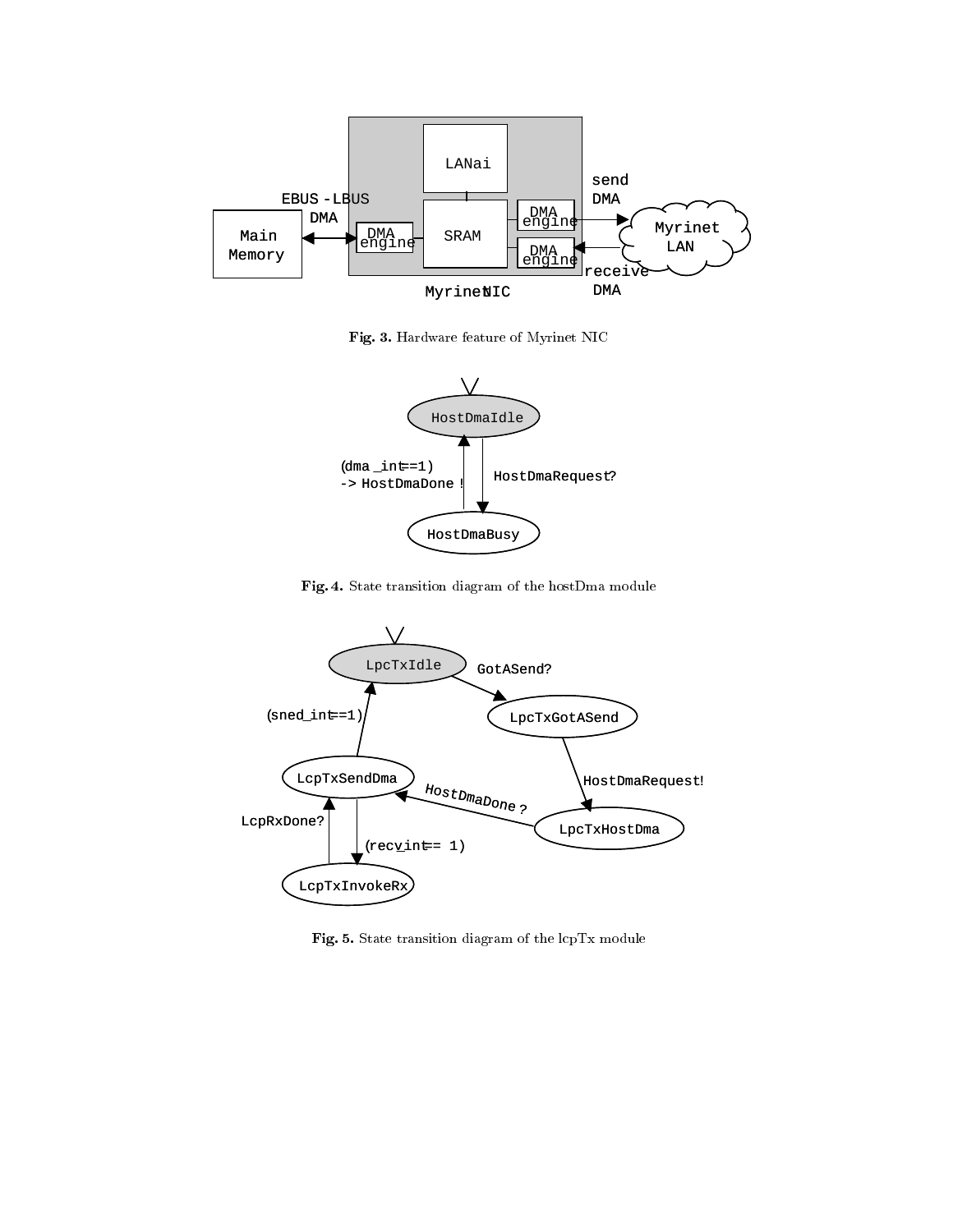

Fig. 6. State transition diagram of the lcpRx module

```
active proctype hostDma()
{ int event;
 do
 :: (hd_state == HostDmaIdle) ->
        Tohd?event;
        if
        :: (event == HostDmaRequest) ->
                hd_state = HostDmaBusy
        :: else -> skip
        fi;
        do
        :: (dma_int == 1) ->
                hd_state = HostDmaIdle;
                dma\_int = 0;goto endofhd
        od;
 endofhd:
        ret2txrx!HostDmaDone
 od }
```
Fig. 7. Promela Specication of LCP - hostDma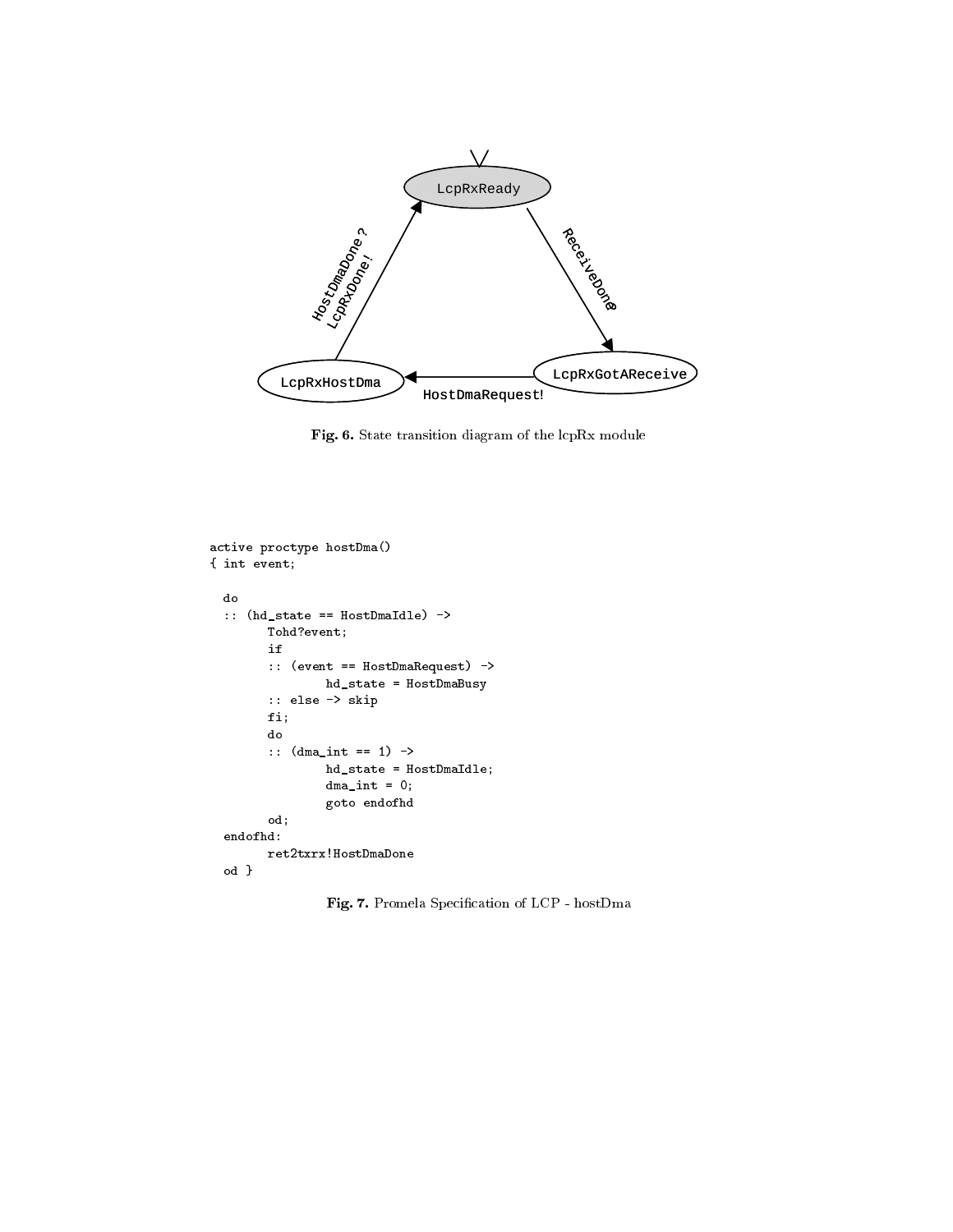```
active proctype lcpTx()
{ int event;
 do
 :: (lt_state == LcpTxIdle) ->
        Tolt?event;
        if
        :: (event == GotASend) ->
                lt_state = LcpTxGotASend;
                Tohd!HostDmaRequest;
                lt_state = LcpTxHostDma;
                ret2txrx?event;
                if
                :: (event == HostDmaDone) ->
                        lt_state = LcpTxSendDma;
                        do
                        :: if
                           :: (send_int == 1) ->
                                lt_state = LcpTxIdle;
                                send\_int = 0;goto endoflt
                           :: (recv_int == 1) ->
                                lt\_state = LcpTxInvokeRx;Tolr!ReceiveDone;
                                ret2tx?event;
                                if
                                :: (event == LcpRxDone) ->
                                        lt_state = LcpTxSendDma
                                :: else -> skip
                                fi
                           :: else -> skip
                           fi
                        \circd
                :: else -> skip
                fi
        :: else -> skip
       fi;
 endoflt:
        ret2lcp!0
 od }
```
Fig. 8. Promela Specification of LCP - lcpTx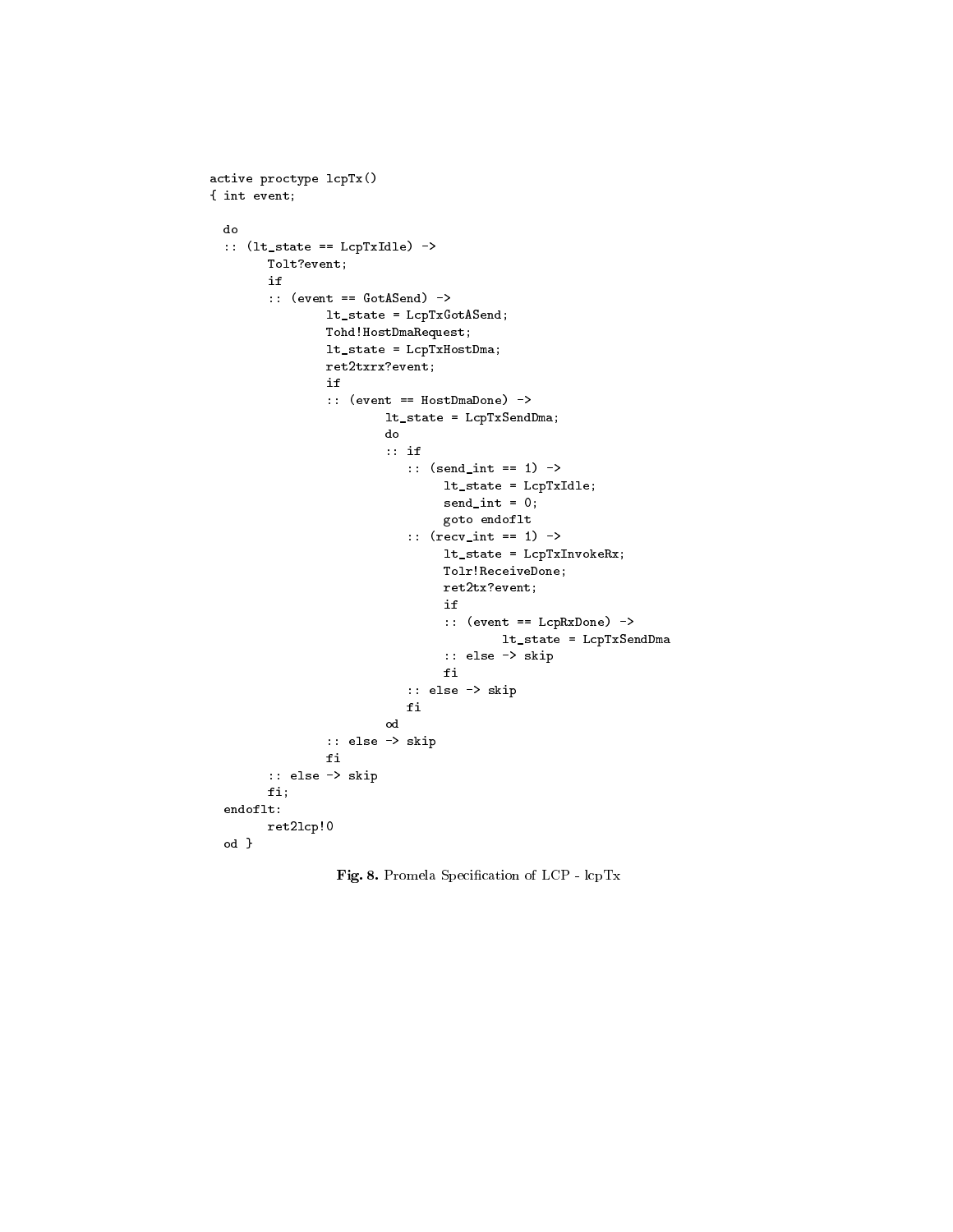

Fig. 9. State transition diagram of the hostSend module



Fig. 10. State transition diagram of the netSend module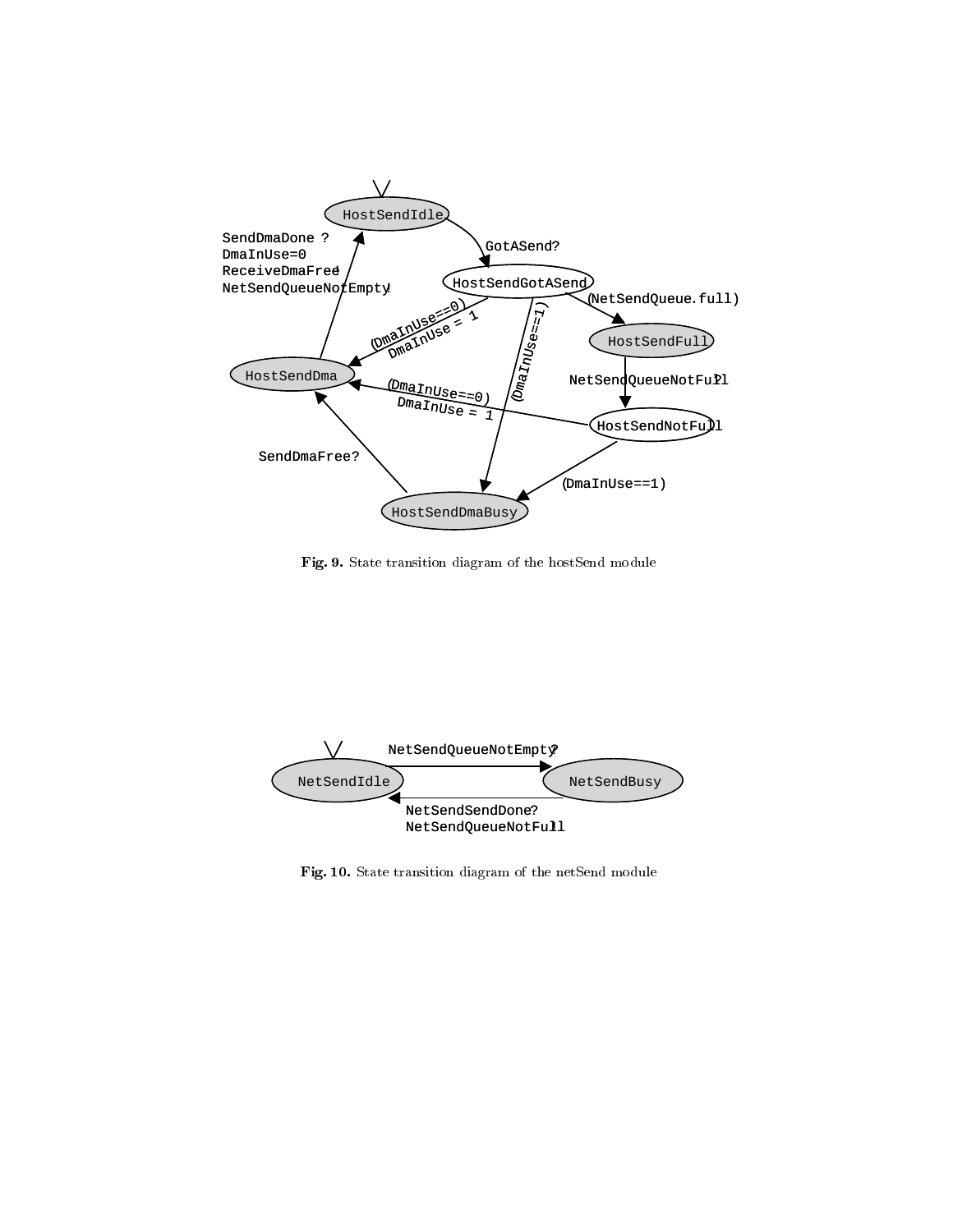

Fig. 11. State transition diagram of the hostReceive module



Fig. 12. State transition diagram of the netReceive module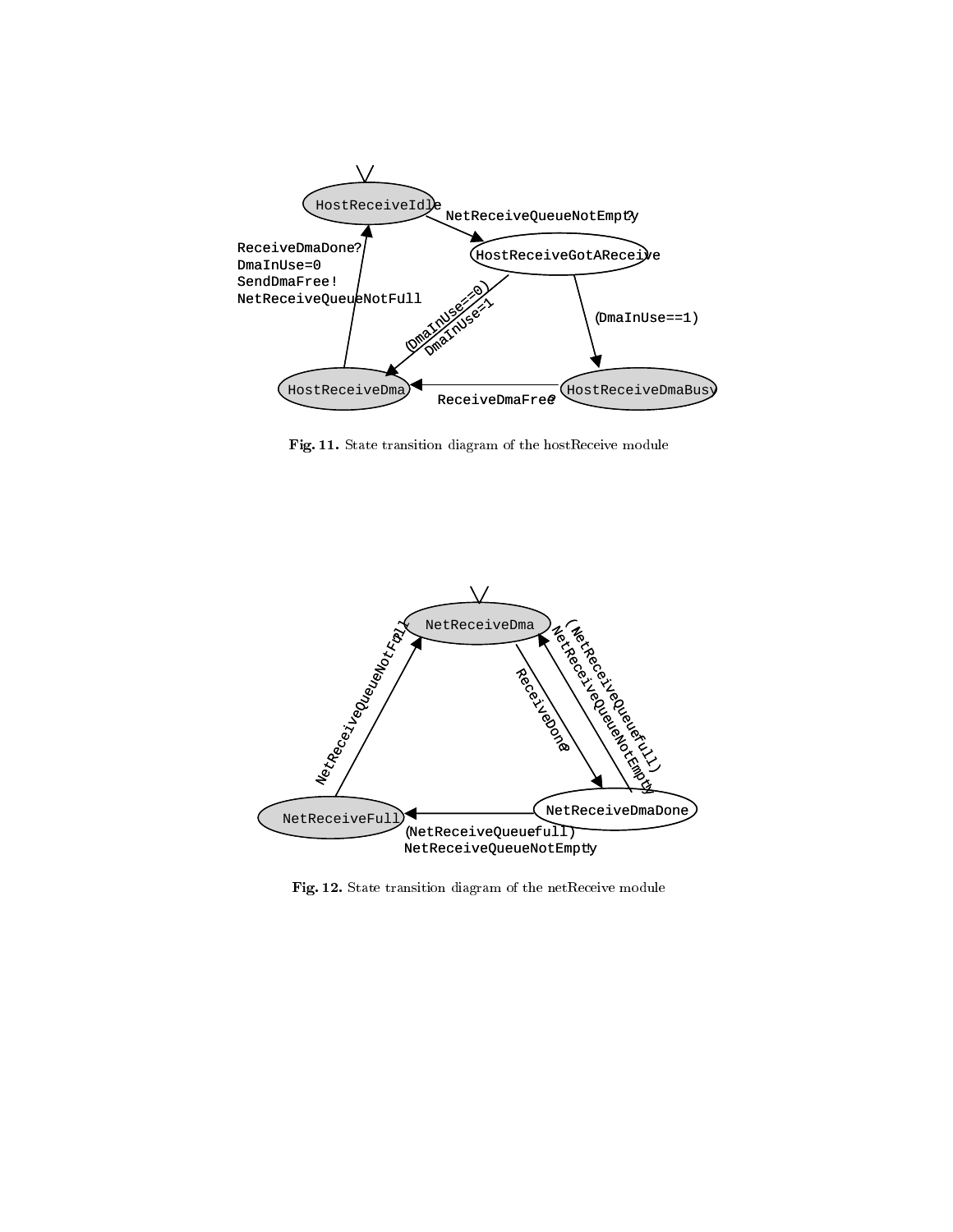```
active proctype hostSend()
{ int event;
 do
 :: (hs_state == HostSendIdle) ->
       Tohs?event;
       if
       :: (event == GotASend) ->
               if
                :: (nempty(hs_buffer)) ->
                       hs_buffer?hs_data;
                       hs_state = HostSendGotASend;
                       if
                        :: (full(ns_buffer)) ->
                                hs_state = HostSendFull
                        :: (nfull(ns_buffer)) ->
                                if
                                :: (DmaInUse==1) ->
                                        hs_state = HostSendDmaBusy
                                :: else ->
                                        DmaInUse = 1;
                                        hs_state = HostSendDma
                                fi
                        fi
               :: (empty(hs_buffer)) -> skip
               fi
       :: else -> skip
       fi;
       Return!0
 :: (hs_state == HostSendFull) ->
       Tohs?event;
       if
       :: (event == NetSendQueueNotFull) ->
               hs_state = HostSendNotFull;
                if
                :: (DmaInUse == 1) ->
                       hs_state = HostSendDmaBusy
                :: else ->
                        DmaInUse = 1;
                       hs_state = HostSendDma
               fi
       :: else -> skip
       fi;
       Return!0
```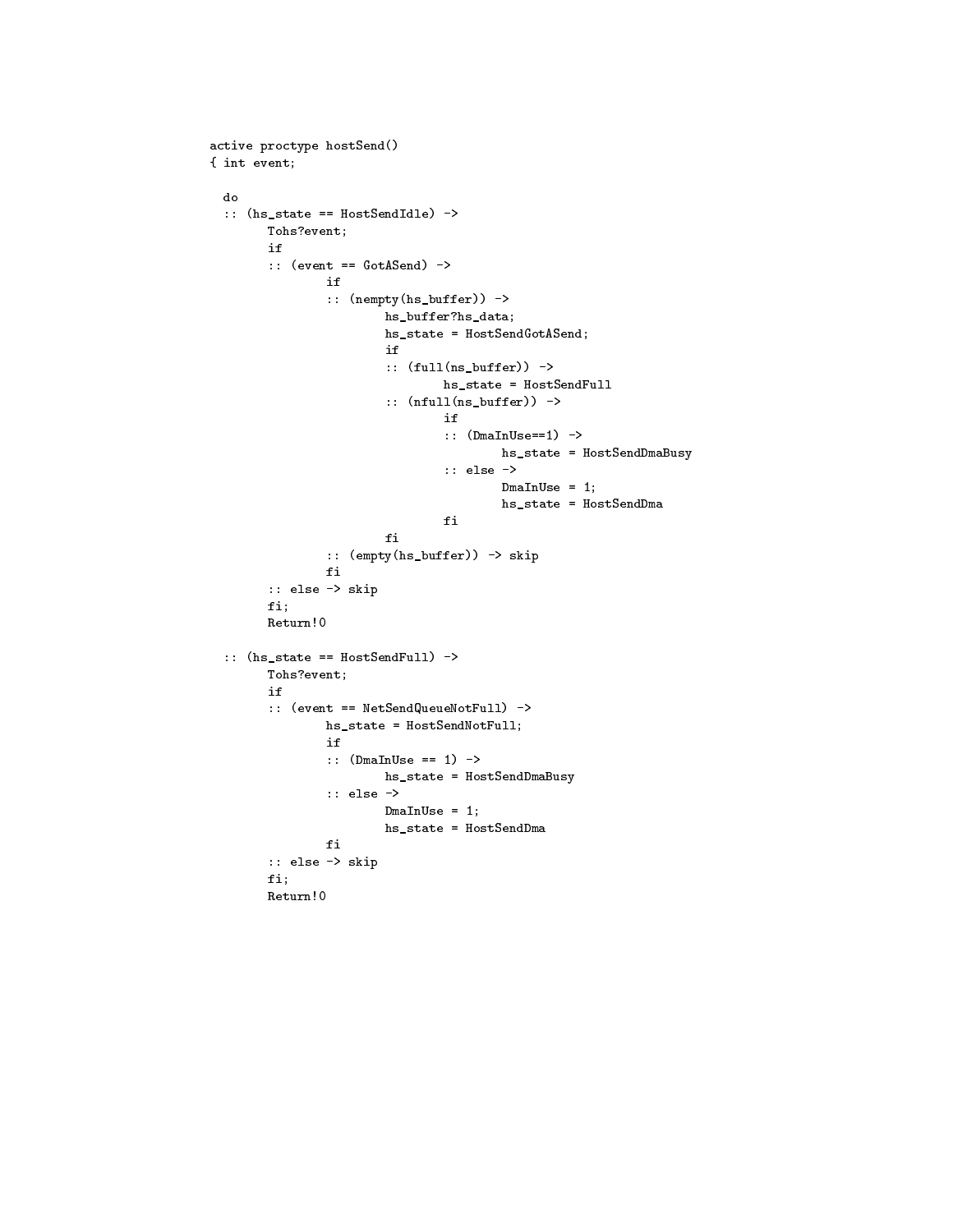```
:: (hs_state == HostSendDmaBusy) ->
     Tohs?event;
      if
      :: (event == SendDmaFree) ->
             hs_state = HostSendDma
      :: else -> skip
      fi;
      Return!0
:: (hs_state == HostSendDma) ->
      Tohs?event;
      if
      :: (event == SendDmaDone) ->
              DmaInUse = 0;if
              :: (hr_state == HostReceiveDmaBusy) ->
                      Return!ReceiveDmaFree;
                      DmaInUse = 1
              :: else -> skip
              fi;
              ns_buffer!hs_data;
              Return!NetSendQueueNotEmpty;
              if
              :: (nempty(hs_buffer)) ->
                     Return!GotASend
              :: (empty(hs_buffer)) -> skip
              fi;
              hs_state = HostSendIdle;
              dma\_int = 0:: else -> skip
      fi;
      Return!0
od }
```
Fig. 13. Promela Specification of MCP - hostSend